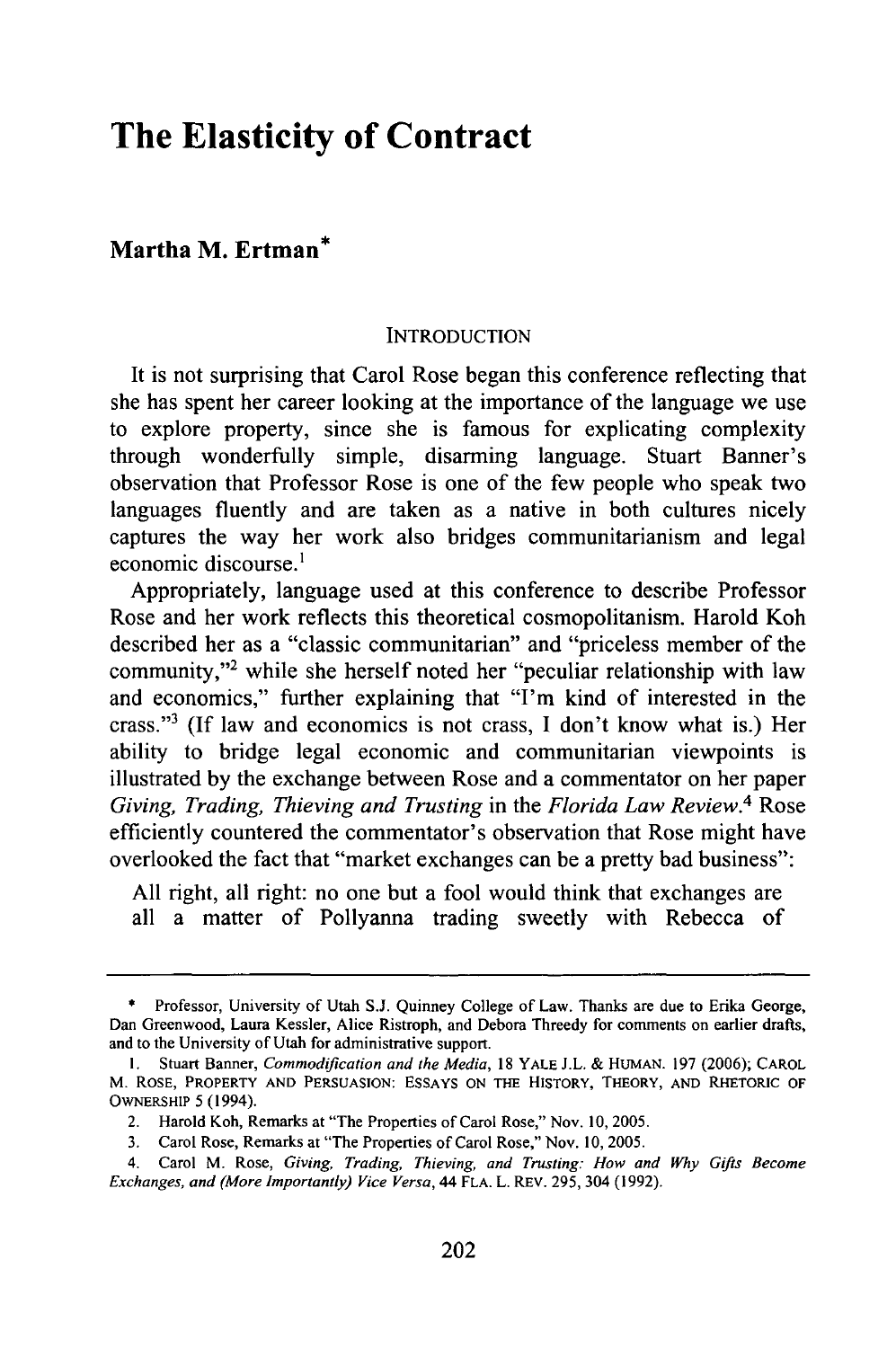Sunnybrook Farm. But we are fooling ourselves too if we pretend that exchanges are all a matter of Simon Legree one-upping Scrooge McDuck.<sup>5</sup>

This refusal to either champion or condemn contract (or communitarianism) indicates that for her there are no simple answers, only an ongoing vacillation between simplicity and complexity, between crystals and mud.6 In the same spirit, my response to Ian Ayres's contribution to this symposium looks to the pros and cons of expanding contract analysis to reporters' relations with sources. I use commodification theory to evaluate his proposal of contractually regulating news organizations' promises of confidentiality to sources, briefly touching on his companion proposal to contractualize media liability for misrepresentations. This exercise indicates that while recent commodification theory better addresses the issue than older texts, it does not offer definitive answers about whether contractualization is more friendly than hostile to the First Amendment interests that Ayres's proposal calls into play.

### I. CONVENTIONAL APPROACHES TO COMMODIFICATION THEORY

Commodification theory explores normative issues that arise when we expand the scope of contract and property principles to new contexts such as parental rights, human organs, homemaking labor, cultural property, or ethnic identity.7 Professor Rose recently pointed out that the term itself is a verbal giveaway, "like 'bourgeois,' or 'deconstruct,' or 'utility function," revealing a set of analytic commitments. Skeptics, rather than economists themselves, tend to use the term *commodification,* giving it an epithet-like quality that she invokes by calling it "the c-word."8 But the latest generation of commodification theorists includes both free marketeers and others who worry about universal commodification, making commodification theory a versatile tool to evaluate Ian Ayres's proposal. Following his lead, I will focus on contractualism, although, as he suggests, one could as easily frame the issue in property terms.

Beginning in Chicago, as all discussions of law and economics must (a

<sup>5.</sup> Carol M. Rose, *Giving Some Back A Reprise,* 44 FLA. L. REV. 365, 378 (1992).

*<sup>6.</sup> See* Carol M. Rose, *Crystals and Mud in Property Law,* 40 STAN. L. REV. 577 (1988).

<sup>7.</sup> The leading text on commodification is MARGARET JANE RADIN, CONTESTED COMMODITIES: THE TROUBLE WITH TRADE **IN** SEX, CHILDREN, BODY PARTS, AND OTHER THINGS (1996), which engages canonical legal economic work such as GARY BECKER, A TREATISE ON THE FAMILY (1991); RICHARD A. POSNER, ECONOMIC ANALYSIS OF LAW (5th ed. 1989) [hereinafter POSNER, ECONOMIC ANALYSIS OF LAW]; and RICHARD A. POSNER, SEX AND REASON (1992) [hereinafter POSNER, SEX **AND** REASON].

<sup>8.</sup> Carol M. Rose, *Afterword. Whither Commodification?, in* RETHINKING COMMODIFICATION: CASES AND READINGS IN LAW AND CULTURE 402, 402 (Martha M. Ertman & Joan C. Williams eds., 2005).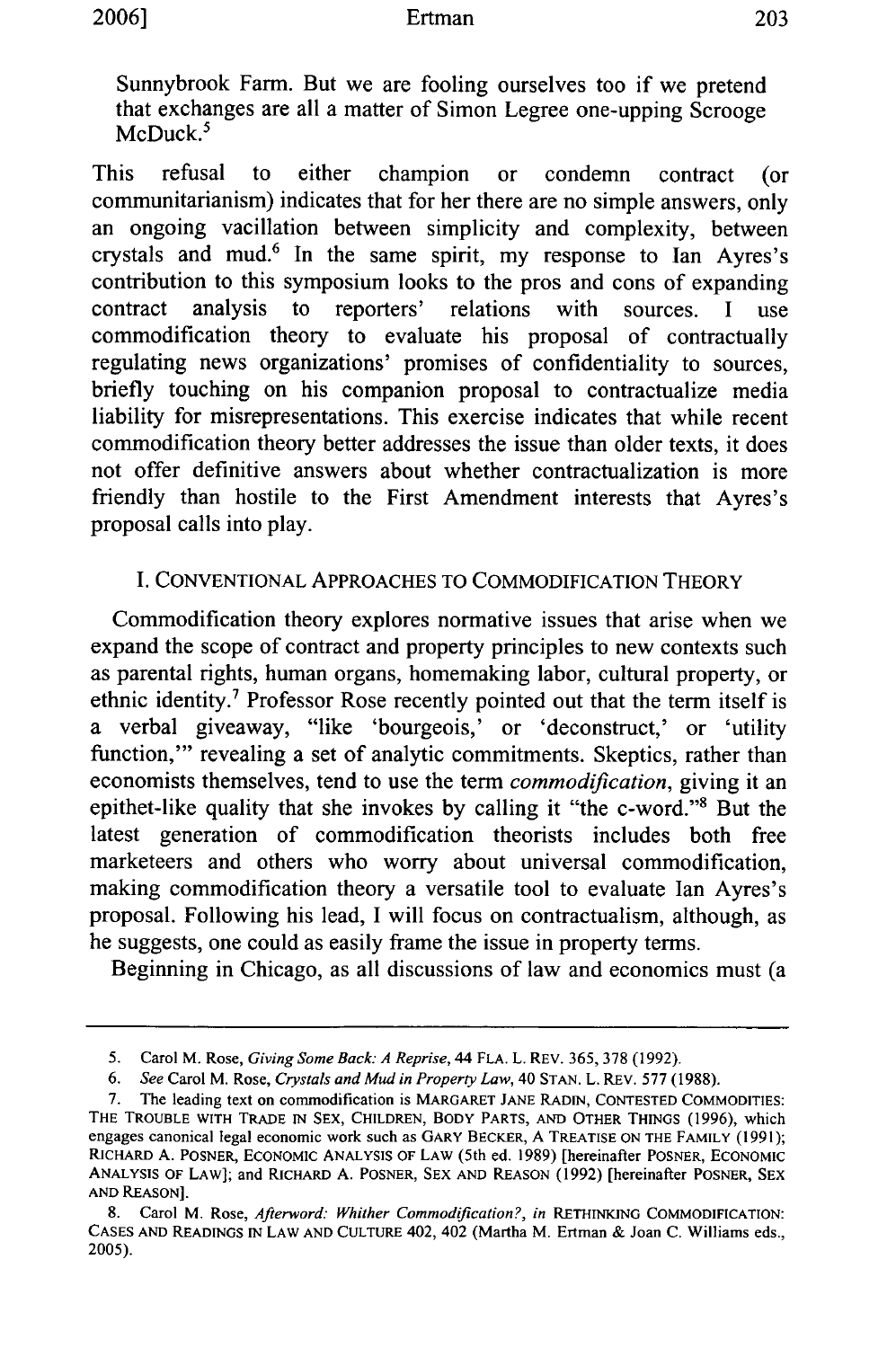very good place to start, since Professors Ayres, Rose, and **I** all spent formative years in the Windy City), Chicago-style law and economics provides a baseline.9 This school of thought would warmly receive Ayres's proposal; if babies are for sale, it is hard to see why sources' confidentiality or newspaper accuracy should be kept outside of the market.<sup>10</sup> Indeed, accepting legal economic assumptions that things should be marketized unless there is some efficient reason to keep them out of the market, such as moralism or paternalism, $11$  contractualizing sourcereporter relationships makes sense.<sup>12</sup>

But not everyone lives in Chicago, and grand thoughts occasionally emerge from the coasts, a fact vividly demonstrated **by** Peggy Radin's enormously influential resistance to legal economic hegemony in her **1996** book *Contested Commodities.3* Radin articulates reasons, beyond moralism and paternalism, for restraining marketization of some things, like babies, love, sex, and body parts.

Under Radin's domino theory, commodification can be contagious and omnipotent, so that the same thing cannot exist in both commodified and non-commodified forms. The commodified version will not only destroy the non-commodified version, but also deprive us of the ability to see anything wrong with everything being for sale.<sup>14</sup> Applying this domino theory to Ayres's proposal, one can view information that sources provide to the media on both marketized and nonmarketized terms. Michael Jackson might get paid to be interviewed on television, while Scooter **Libby** might reveal the identity of a **CIA** operative to Judith Miller for free.<sup>15</sup> Clearly these two types of information can and do co-exist. But one

14. *Id.* at 13-14.

**<sup>9.</sup>** Another reason to start in Chicago is that Ian Ayres's work has been central to forming the second generation of law and economics scholarship, sometimes called the New Chicago School. *See* Lawrence Lessig, *The New Chicago School,* **27 J. LEG. STUD. 661,** 674 **(1998).** For an example of this work, which often looks to how the law might use markets and market rhetoric towards its own ends, see IAN AYRES, PERVASIVE **PREJUDICE? UNCONVENTIONAL EVIDENCE** OF RACE **AND GENDER** DISCRIMINATION (2001); and **IAN** AYRES **& JOHN** BRAITHWAITE, **RESPONSIVE REGULATION:** TRANSCENDING THE DEREGULATION **DEBATE (1992).** His approach in the present article, *First Amendment Bargains,* is consistent with what he calls "wimpy imperialist" claims for the expansion of contractualism beyond conventional contexts. Ian Ayres, *Empire or Residue: Competing Visions of the Contractual Canon, in* **LEGAL** CANONS 47, 49 **(J.M.** Balkin **&** Sanford Levinson eds., 2000).

**<sup>10.</sup>** Elisabeth M. Landes **&** Richard **A.** Posner, *The Economics of the Baby Shortage, in* RETHINKING **COMMODIFICATION,** *supra* note **8,** at 46. Richard Posner has since clarified that this proposal concerned the transfer of parental rights and obligations, rather than babies themselves. POSNER, ECONOMIC **ANALYSIS** OF LAW, *supra* note **7,** at **167-70.**

**<sup>11.</sup>** Guido Calabresi **& A.** Douglas Melamed, *Property Rules, Liability Rules, and Inalienability: One View of the Cathedral,* **85** HARV. L. REV. 1089, 1111-14 **(1972).**

<sup>12.</sup> For a proposal to include noneconomic considerations such as citizenship and distributive justice in addition to moralism and paternalism when determining inalienability, see Susan Rose-Ackerman, *Inalienability and the Theory of Property Rights,* **85 COLUM.** L. REV. **931 (1985).**

**<sup>13.</sup>** RADIN, *supra* note **7.**

**<sup>15.</sup>** The terms of these exchanges vary. **CBS,** for example, refused to broadcast Michael Jackson's entertainment special unless he agreed **to** be interviewed on **60** Minutes, while Fox Broadcasting Network paid "several million dollars" for Jackson interviews. Elizabeth Jensen **&**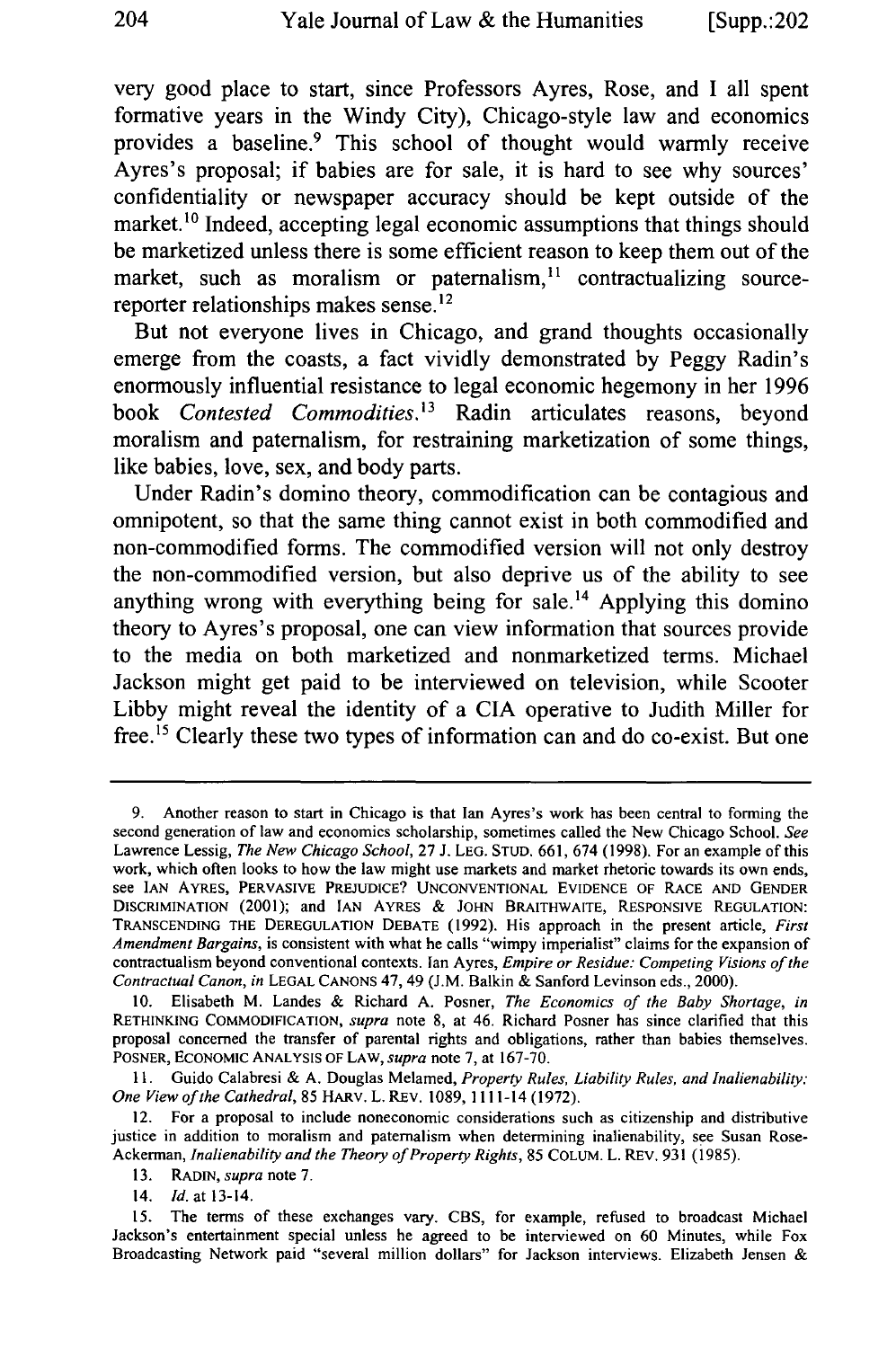is serious news, while the other is entertainment, so they are not the same. Or are they? The impeachment proceedings of President Clinton, which arose out of a nonmarital tryst with Monica Lewinsky, suggest otherwise. Still, celebrity interviews play a different role in democracy than White House coverage. If thorough and objective newsgathering is crucial to the smooth operation of democracy, a principle at the heart of First Amendment jurisprudence,<sup>16</sup> then contractualization of reporter relations with sources may threaten key democratic principles. But Ayres's proposal is not necessarily contractualizing *news,* focusing instead on contractualizing confidentiality.

Might confidentiality itself be subject to the domino effect, so that marketizing confidentiality will destroy non-market confidentiality? Confidentiality seems to be beyond the market, since it often occurs in personal relationships such as friendship or romance that are governed more by social norms than by law.'7 But marketized confidences exist alongside these non-market confidential relationships, apparently without threatening the other's existence. Like friendship confidences, confidentiality between clergy and congregants is not for sale.<sup>18</sup> Clergy do get paid, but congregants do not pay directly for the confidences.<sup>19</sup> Other confidential relationships are more fully marketized, such as those between attorneys and clients or doctors and patients. Yet while most people pay their attorneys and doctors for services (and likely for confidentiality as part of the package), the confidentiality applies with equal force when they get those services for free.<sup>21</sup>

So far things look good for contractualizing reporter/source relationships. But Michael Sandel's 1998 Tanner lecture at Oxford, *What Money Can't Buy: The Moral Limits of Markets,* a leading defense of communitarianism, suggests possible problems with it. I will focus on Sandel's corruption-based opposition to commodification.<sup>21</sup> Sandel's

Chuck Philips, *CBS Denies It Paid Singer for Interview,* L.A. TIMES, Jan. 1, 2004, at **1.** For a summary of the Judith Miller/Scooter Libby arrangement that Ayres uses to justify his proposal, see Michael Duffy, *Let's Make a Deal,* TIME, Oct. 10, 2005, at 24.

<sup>16.</sup> N.Y. Times v. Sullivan, 376 U.S. 254 (1964).

<sup>17.</sup> ROBERT C. ELLICKSON, ORDER WITHOUT LAW: How NEIGHBORS SETTLE DISPUTES (1991); Lisa Bernstein, *Merchant Law in a Merchant Court: Rethinking the Code's Search for Immanent Business Nlorms,* 144 U. PA. L. REV. 1765 (1996).

<sup>18.</sup> Clergy confidences are further removed from public consumption through legal doctrines preventing clergy from divulging congregants' secrets. WEINSTEIN'S FEDERAL EVIDENCE 506-1 (Joseph M. McLaughlin et al. eds., 2005).

<sup>19.</sup> Tithing, however, may be an indirect payment for clergy confidentiality, assuming that tithing establishes and maintains religious standing that facilitates the sharing of confidences.

<sup>20.</sup> Westinghouse Elec. Corp. v. Kerr-McGee Corp., 580 F.2d 1311 (7th Cir. 1978); MODEL RULES OF PROF'L CONDUCT R. 1.6 (2004).

<sup>21.</sup> Michael J. Sandel, *What Money Can't Buy: The Moral Limits of Markets, in* RETHINKING **COMMODIFICATION,** *supra* note 8, at 122. Sandel's coercion-based critique of commodification seems inapplicable because it focuses on the invalidity of consent given in a desperate exchange, and neither reporters nor sources seem desperate. While an informant might be trying to save his job, that effort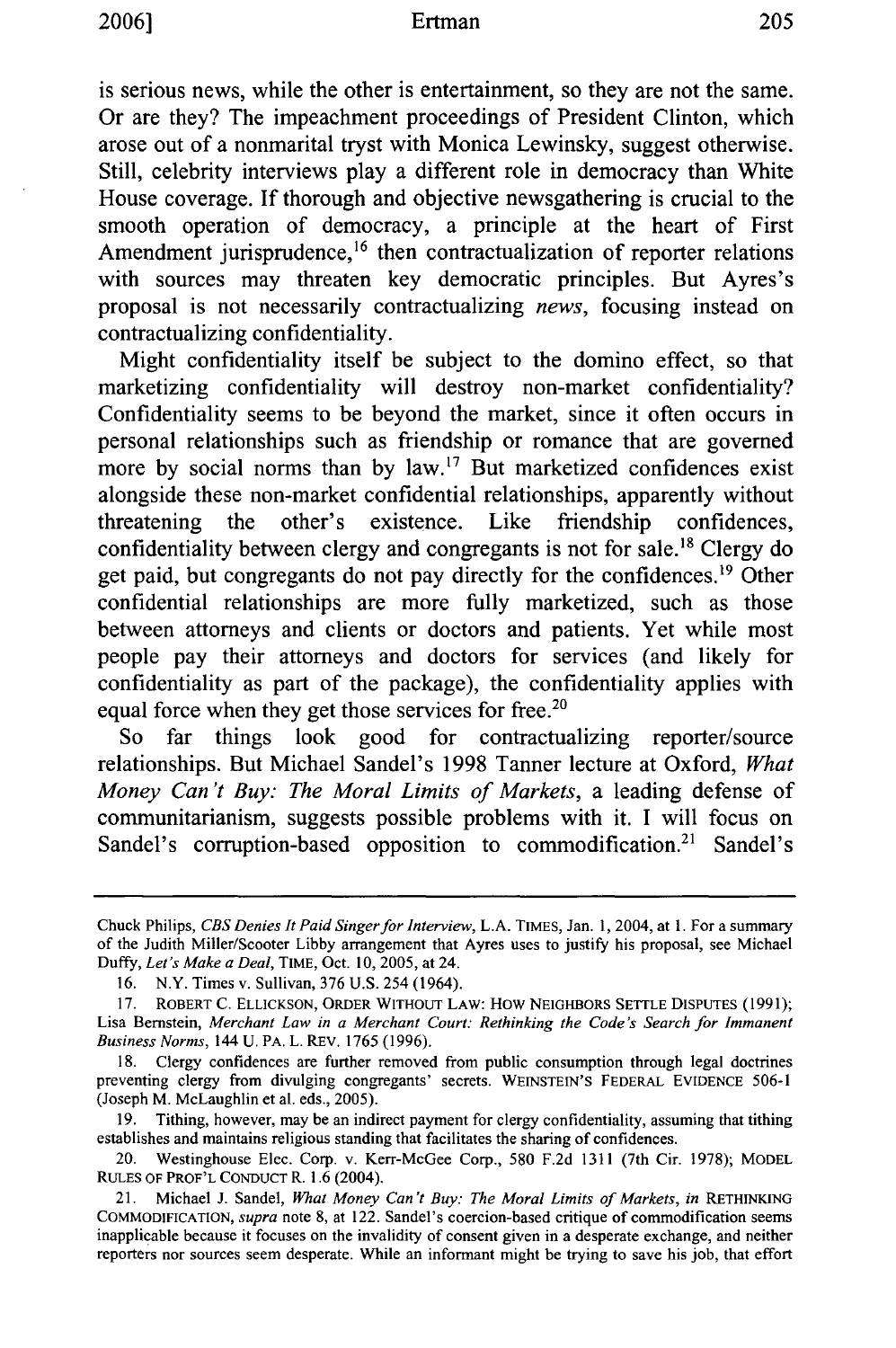corruption analysis sheds light on the advisability of contractualizing reporters' promises of confidentiality to their sources. According to Sandel, "[C]ertain moral and civil goods are diminished or corrupted if bought and sold for money. . **.** .If the sale of human body parts is intrinsically degrading, a violation of the sanctity of the human body, then kidney sales would be wrong for rich and poor alike." $22$ 

This observation goes right to the heart of Ayres's proposal, in particular to the First Amendment considerations. News media are essential to the public participation in government that makes democracy possible, so source confidentiality seems like the kind of thing that Sandel would say is corruptible through commodification.<sup>23</sup> Jim Salzman's paper in this symposium similarly addresses the question of whether water is sufficiently crucial for sustaining life that it should not be marketized.<sup>24</sup> In making this point, Sandel voices a longstanding communitarian view that society is better off if some things are understood as gifts, rather than exchanges, a view epitomized by Richard Titmuss's canonical work critiquing the sale of human blood.<sup>25</sup> But if a free press is so important, we should not have to pay for our newspapers. As Ayres argues, this point, taken to its logical conclusion, suggests that the *New York Times* should not be liable if its delivery truck hits a pedestrian.<sup>26</sup> Moreover, money may purify on occasion, rather than corrupt. Newsgathering might be protected more by contractualization than by the current regime of informal agreements, if contractualization encourages more reporters to keep their confidentiality agreements.27 Assuming more news is reported with promises of confidentiality, and that news organizations are liable for inaccuracies, contractualizing both confidentiality and accurate reporting seems to support rather than detract from the integrity of the press, and thus the smooth functioning of democracy.

#### II. WHAT WOULD CAROL Do?

If traditional commodification theory does not yield definitive answers, perhaps Rose's unique blend of communitarianism and legal economics

hardly seems equivalent to selling a kidney or cornea to feed one's family.

<sup>22.</sup> *Id.* at 122-23.

<sup>23.</sup> Sandel similarly argues that military service should not be commodified because doing so compromises norms of civic republicanism. *Id.* at 124-26.

<sup>24.</sup> James Salzman, *Thirst: A Short History of Drinking Water,* 18 YALE **J.L.** & HUMAN. 94, 94-6 (2006). On the relatively low price most people pay for water, see Robert Glennon, *Water Scarcity, Marketing, and Privatization,* 83 TEX. L. REv. 1873 (2005).

<sup>25.</sup> RICHARD M. TITMUSs, THE GIFT RELATIONSHIP: FROM HUMAN BLOOD TO SOCIAL POLICY (1996).

<sup>26.</sup> *lan* Ayres, *First Amendment Bargains,* 18 YALE J.L. & HUMAN. 178, 193 (2006).

<sup>27.</sup> This analysis would apply with equal force to Ayres's proposal regarding media liability for inaccuracies.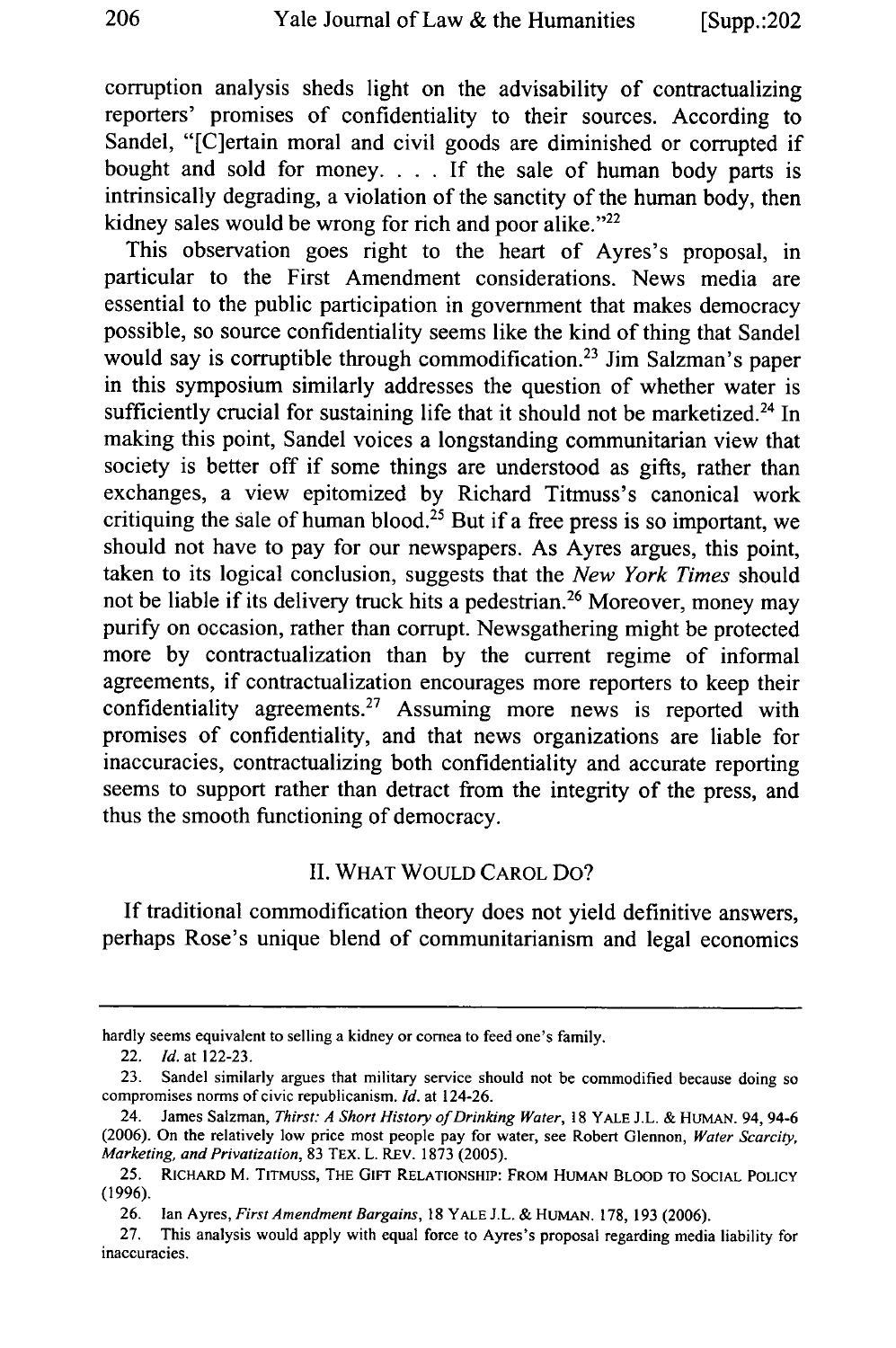#### Ertman

can resolve this type of quandary. Indeed, her signature blend of game theory and communitarianism (with a pinch of feminism) in *Women and Property* explains a good deal of gender inequity due to the zero sum game contained in the positive sum game of exchange. 28 Given that Ayres focuses on a woman reporter (with a side reference to Harriet Miers, briefly nominated to the Supreme Court before withdrawing from consideration), it is tempting to analyze this question on gender grounds.<sup>29</sup> Another fruitful line of inquiry would be to mine her work identifying the blurry line between gift, exchange, and theft, suggesting that whether we view confidentiality as a gift or an exchange, it is bound to be a bit of both.<sup>30</sup> But she's not dead; she's just moving west. So it makes more sense to focus on her most recent work than to dig through the archives.

## III. NEW VOICES IN COMMODIFICATION THEORY

New commodification theory offers insights that supplement traditional commodification theory. Coincidentally, **I** have co-edited a volume retheorizing commodification, and Professor Rose did us the great honor of synthesizing the recent work retheorizing commodification, offering a gem that sheds light on the advisability of contractualizing reporter/source relationships.

Traditional commodification theory travels on fixed rails, vacillating between the antimonous goods of freedom (of contract) championed **by** legal economists and equally important values of equality, dignity, and solidarity asserted by commodification skeptics.<sup>31</sup> More recent thinking on

31. Martha M. Ertman & Joan C. Williams, *Freedom, Equality, and the Many Futures of Commodification, in* RETHINKING COMMODIFICATION, *supra* note 8, at 2.

<sup>28.</sup> Carol M. Rose, *Women and Property: Gaining and Losing Ground,* 78 VA. L. REv. 421 (1992). Her argument suggests that if women have a greater taste for cooperating (or are perceived as having this taste) women give up more in exchanges, and consequently women lose ground, owning less property than men on average. This tendency toward cooperation, Rose argues, in turn creates "hostages," whose interests women protect by getting less themselves in particular bargaining. Under this reasoning, it might be that Judith Miller either had a greater taste for cooperation or was perceived to have that taste, and thus might get less out of contractualization than her source.

<sup>29.</sup> But Judith Miller is reputedly no shrinking violet, and it hardly seems that she has an aboveaverage taste for cooperation, real or perceived. Maureen Dowd, *Judith Miller Has Harmed the New York Times and Its Trust with Readers,* PITTSBURGH POST-GAZETrE, Oct. 24, 2005, at B7 (describing Miller's "traits that drive many reporters at the New York Times crazy-her tropism toward powerful men, her frantic intensity and her peculiar mixture of hard work and hauteur"). Miller herself described her relationship with the *New York Times* in gendered terms upon her departure from the *Times,* describing herself as free from "the convent of The New York Times, a convent with its own theology and its own catechism." Katharine *Q.* Seelye, *Times Reporter Agrees To Leave the Paper,* N.Y. TIMES, Nov. 10, 2005, at A21.

<sup>30.</sup> Rose, *supra* note 4, at 304. As Rose explains, legal doctrine tends to be suspicious of gifts (e.g., wills) and tests their validity through doctrines that enforce good gifts that look like exchanges (e.g., a devoted niece caring for an ailing aunt), and refuses to enforce bad "gifts" that look like larceny, as when "some smoothtalking or handsome or beautiful young thing pays extraordinary attention to the befuddled old testator, and just coincidentally talks the testator into changing the will." *Id.*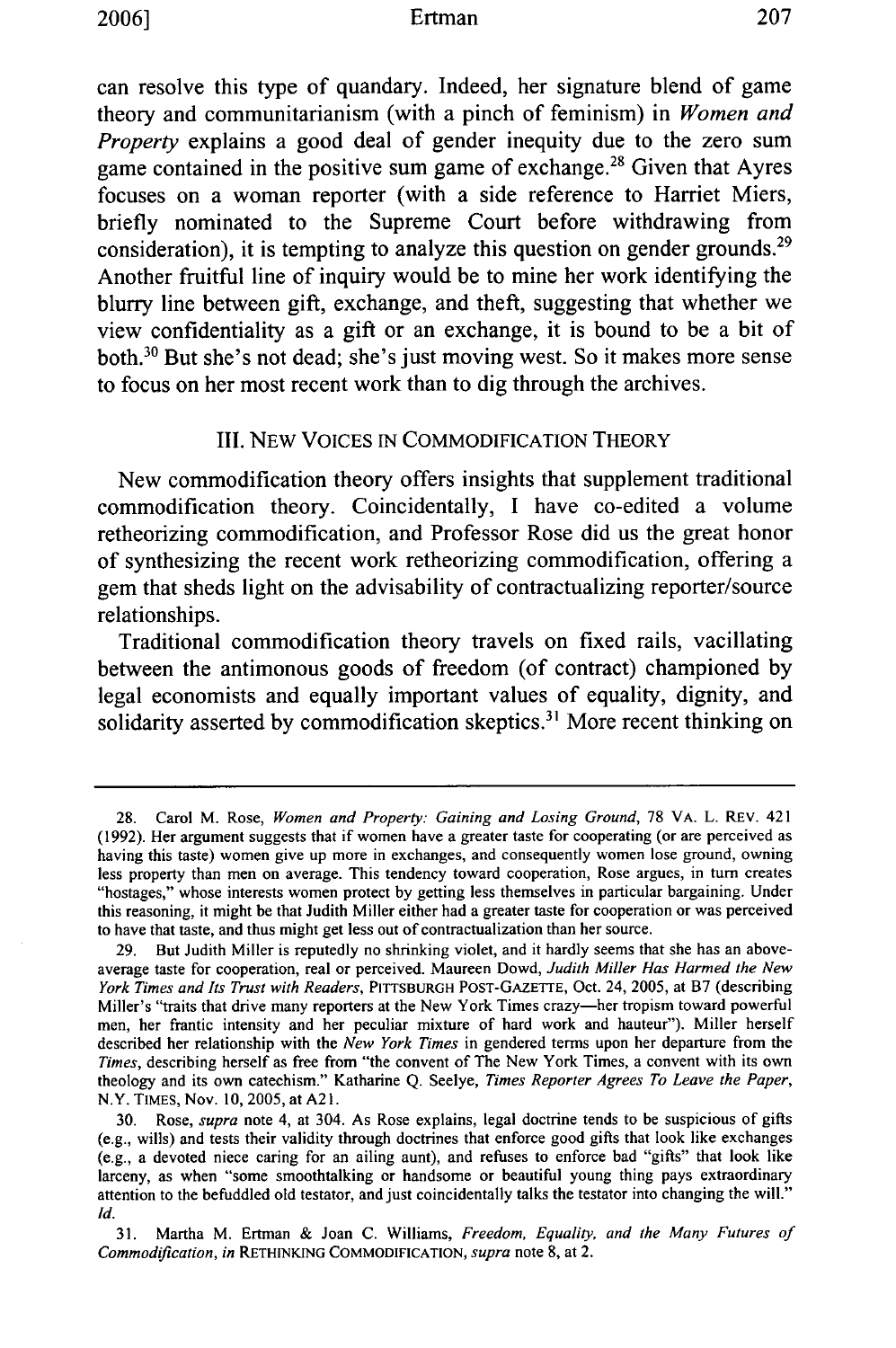commodification, in contrast, rejects the on/off quality of traditional commodification discussions, asking instead questions about who controls and gains from commodification.<sup>32</sup> As Joan Williams and Viviana Zelizer put it, "Indian arts and crafts are going to be sold, native plants made into medicines, and blue corn sold. In each context, the key issue is not whether or not to marketize, but who controls the process and proceeds of marketization."<sup>33</sup> Much of the latest work on the appropriate scope of contract (and thus property, since something must be property before it can be conveyed through contract) abandons the old question of whether the market should be expanded, preferring to focus on ways that have-nots might enjoy the bounty of that expansion.<sup>34</sup> As Rose describes this work, "Three cheers for commodification? No, but perhaps one or two."<sup>35</sup>

One of the important contributions Carol Rose made to the new commodification scholarship was identifying how the new theory reshapes economic theory of the second best. Under traditional second best analysis, the first best option is a free market, and second best, given constraints of X regulation, is Y regulation.<sup>36</sup> Thus, for many legal economists, the first best treatment of prostitution might be deregulation, a free market (without, however, worker protections such as those provided by OSHA and Title VII).<sup>37</sup> Second best, given the transmission of venereal disease in prostitution, might be a licensing scheme under which prostitutes undergo periodic testing and treatment for disease.<sup>38</sup>

The new wave of commodification theorists, Rose points out, flips second best analysis. They designate first best as *no market,* so that in the prostitution context first best would be sexual relations conducted for "love, which of course cannot be bought but is instead freely and passionately *given."39* Rose then points out that if love freely shared between equals is not a possibility, second best is "getting paid."<sup>40</sup> As Martha Nussbaum observes in her orderly argument that prostitution is not

35. Rose, *supra* note 8, at 402, 403.

39. Rose, *supra* note 8, at 406.

40. *Id.*

<sup>32.</sup> Joan C. Williams & Viviana A. Zelizer, *To Commodify or Not To Commodify: That Is Not the Question, in* RETHINKING COMMODIFICATION, *supra* note 8, at 362, 373.

<sup>33.</sup> *Id.* at 373.

<sup>34.</sup> Examples of this new approach include Martha M. Ertman, *What's Wrong with a Parenthood Market?, in* RETHINKING COMMODIFICATION, *supra* note 8, at 303; Linda R. Hirshman & Jane **E.** Larson, *Hard Bargains, in* RETHINKING COMMODIFICATION, *supra* note **8,** at 345; Katharine Silbaugh, *Commodification and Women's Household Labor, in* RETHINKING COMMODIFICATION, *supra* note 8, at 297; Madhavi Sunder, *Property in Personhood, in* RETHINKING COMMODIFICATION, *supra* note 8, at 164; and Nancy Staudt, *Taxing Housework,* 84 GEO. L.J. 1571 (1996).

<sup>36.</sup> THE HARPER COLLINS DICTIONARY OF ECONOMICS 479 (C. Pass et al. eds., 1991); Rose, *supra* note 8, at 405.

<sup>37.</sup> *See* POSNER, ECONOMIC ANALYSIS OF LAW, *supra* note 7, at 174, 735.

<sup>38.</sup> POSNER, SEX AND REASON, *supra* note 7, at 209. Posner notes that such licensing schemes in Europe have not worked well because the intrusive examinations and labeling involved pushed most prostitutes back into the black market.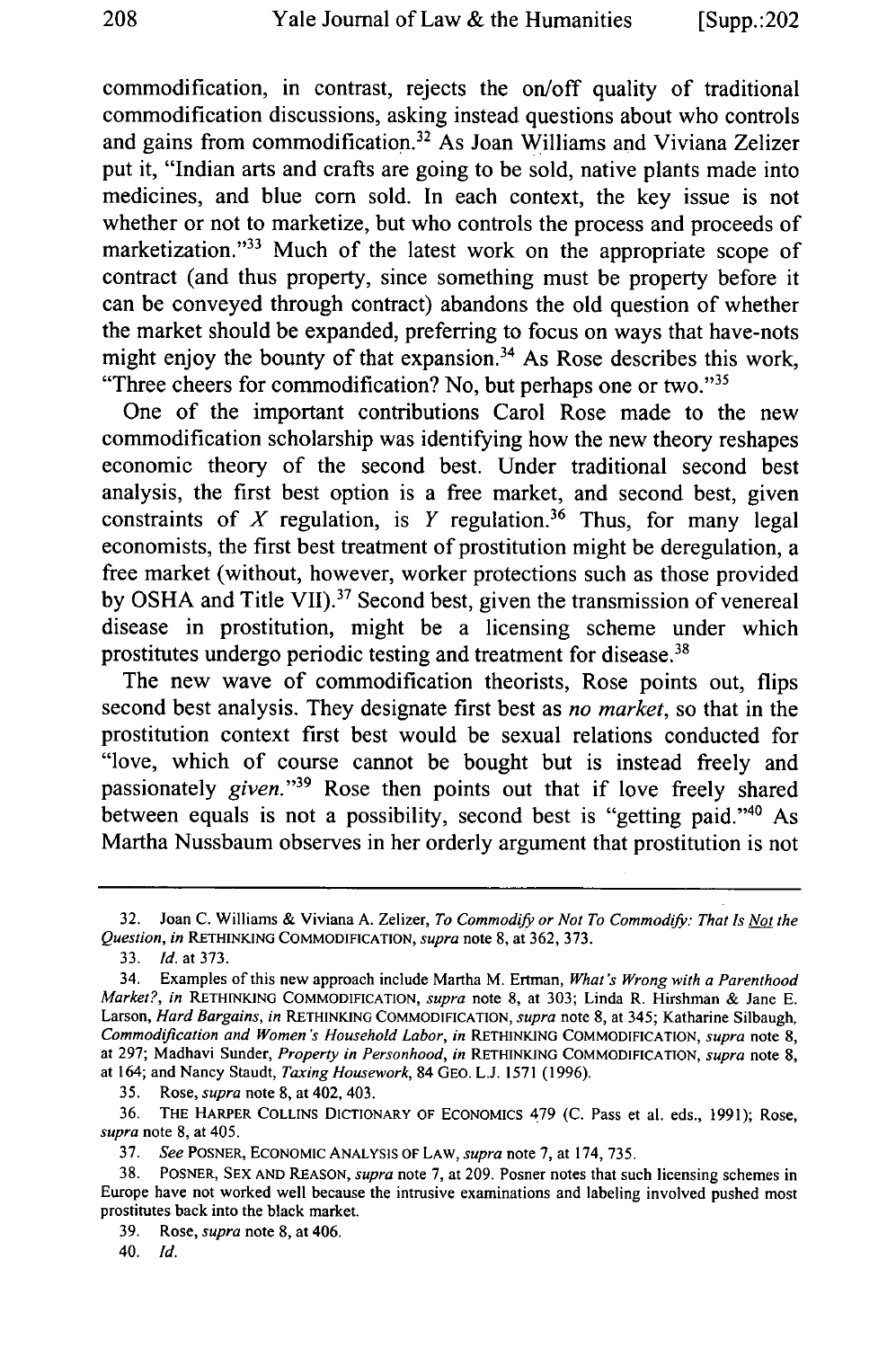morally suspect because we all use our bodies for money one way or another:

[T]here is nothing wrong per se with taking money for the use of one's body. That's the way most of us live, and formal recognition of that fact through contract is usually a good thing for people, protecting their security and employment conditions. What seems wrong is that relatively few people in the world have the option **to...** hav<sup>[e]</sup> some choices about the work to be performed, some reasonable measure of control over its conditions and outcome, and also the chance to use thought and skill rather than just to function as a cog in a machine.<sup>41</sup>

Under this analysis, in our system of imperfect justice, where some sex is for pay and some for love, payment for sex should go to the person who performs services, and who gives up some of her personhood in the process, thus to the prostitute herself rather than her pimp and corrupt police officers who must be paid off in a prohibition regime that purports to enforce the first best option of all sex being in the context of love.

How does this reworked second best analysis apply to Ayres's proposed contractualization of relationships between reporters and sources? In the new commodification theory's twist of second best analysis, first best would be reporters and sources exchanging confidentiality and information as gifts, a pure gift being understood as "unforced, one-sided transfer, motivated by generosity and a spirit of selfless love without thought of reciprocity." $42$  The love could be a many-splendored thing: the informant's love for his boss or administration policy, the reporter's love of the First Amendment, the reporter's love of the source,<sup>43</sup> and either one's love of democracy or the American people. In this scheme, reporters would freely give confidentiality out of love and without a thought of reciprocity, and sources would give information out of love without a thought of their own interests.

But on occasion first best is not possible. Second best, in these circumstances, would be getting paid. Under this regime, reporters would be legally bound to confidentiality promises, and would be liable for money damages upon breach. Similarly, media would be legally bound to promises of accurate reporting and liable for money damages for breach.

But this conclusion may be premature. What about the real parties in interest, namely the American Congress, who authorized the war in Iraq

<sup>41.</sup> MARTHA C. NUSSBAUM, SEX AND SOCIAL JUSTICE **298** (1999).

<sup>42.</sup> Rose, *supra* note 4, at 302.

*<sup>43.</sup>* Judith Miller's boss, executive editor of the *New York Times* Bill Keller, suggested that Miller had an "entanglement" with Libby, a term that calls to mind emotional binds. Ayres, *supra* note 26, at 182; Katharine Q. Seelye, *Times Editor Expresses Regret over Handling of Leak Case,* N.Y. TIMES, Oct. 22, 2005, at A13.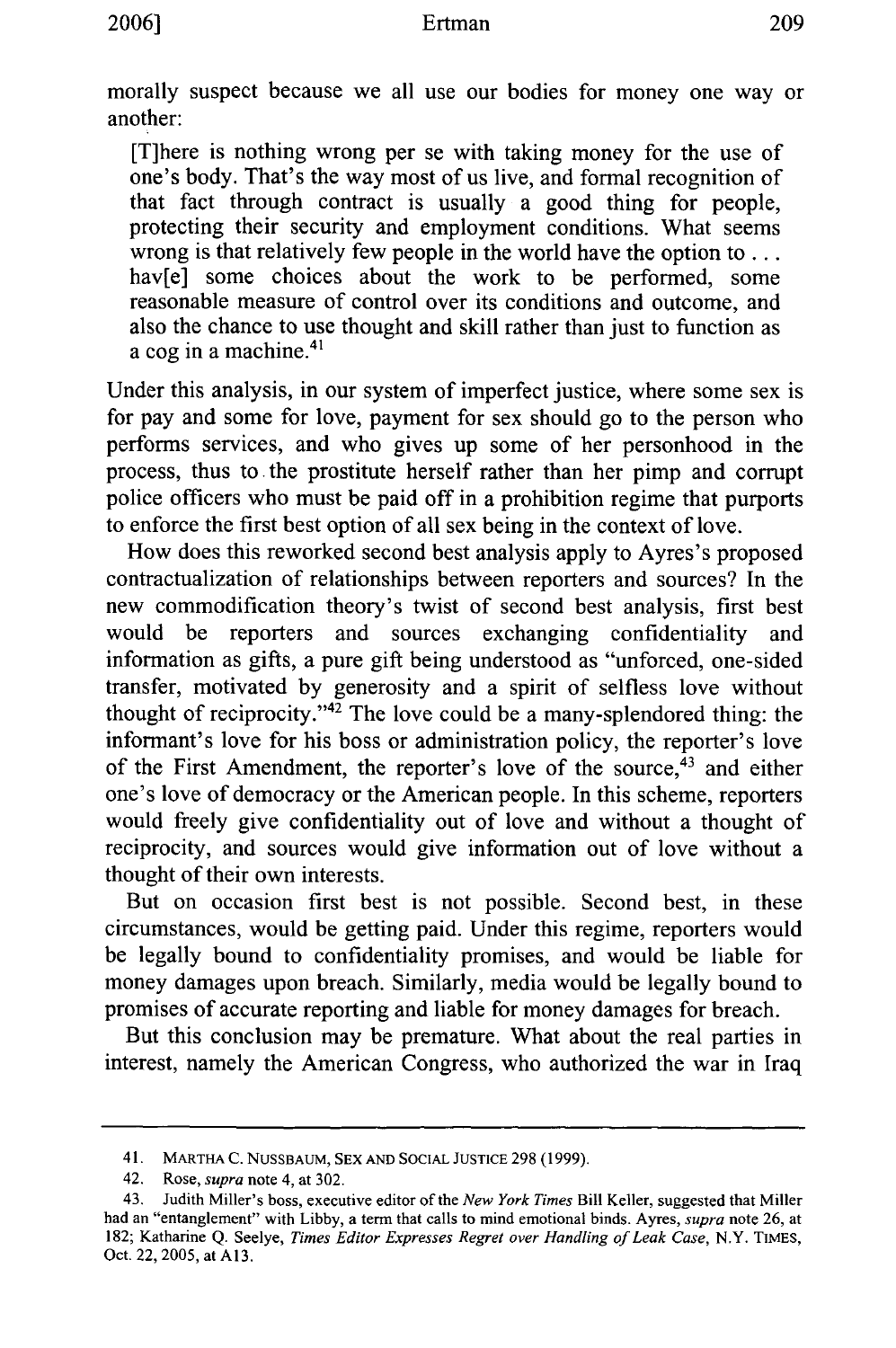based in part on Miller and other reporters' stories?<sup>44</sup> What about the Iraqi people? The thousands of people who have died thus far in the conflict? Americans who were affected by the information (and lack thereof) in media coverage leading up to the war? Valerie Plame and other CIA operatives whose lives may have been endangered by publicly identifying her?

If the new commodification theory suggests that every market has winners and losers, that markets are inevitable, and that the goal should be to better help the traditional losers in the market, then it is hard to say how paying Scooter Libby money for a breach of confidentiality, or putting Judith Miller in jail for refusing to honor his waiver of confidentiality, helps the underdog, especially if the real loser in the Libby/Miller escapade is the American people. It may ease newsgathering and facilitate the free exchange of information, but it also might work in the opposite direction. If small papers cannot afford to pay the market rate for confidentiality, they will not get scoops---or will get fewer of them-and perhaps scoops will not get printed at all if big corporate advertisers squelch stories at national news organizations. If mostly big news organizations can get stories, that seems bad for the First Amendment and democracy itself. The key commodification question thus seems to go beyond the interests of the parties to the contract, coming down instead to whether the third party beneficiaries of any contract between Judith Miller and Scooter Libby can get paid, or at least recover restitution damages to disgorge bad actors of ill-gotten gains. Important third party beneficiaries in the case at hand are the American people (and indeed others around the world, in particular Iraqis). Perhaps stretching the elasticity of contract to a breaking point, one even might say that ideals, such as democracy and freedom of the press, might constitute beneficiaries to a contract. While it is hard to see how such diverse interests might recover contract damages, it may be possible that the marketplace of ideas can render payback where it is due-voting politicians out of office for example if they leak information or mislead the press to pursue an unjustified war.

#### **CONCLUSION**

Contract may be sufficiently elastic to hold reporters liable for breach of promises to keep source confidentiality and to hold media liable for breach of promises to accurately report information. Traditional approaches to commodification yield inconclusive answers to whether this expansion of contact is advisable, and newer theorizing suggests looking at who benefits and loses from contract expansion, rather than whether or not to

<sup>44.</sup> James Rainey, *Reporter's Strength May Also Be Her Weakness,* L.A. TIMES, Oct. 23, 2005, at A22.